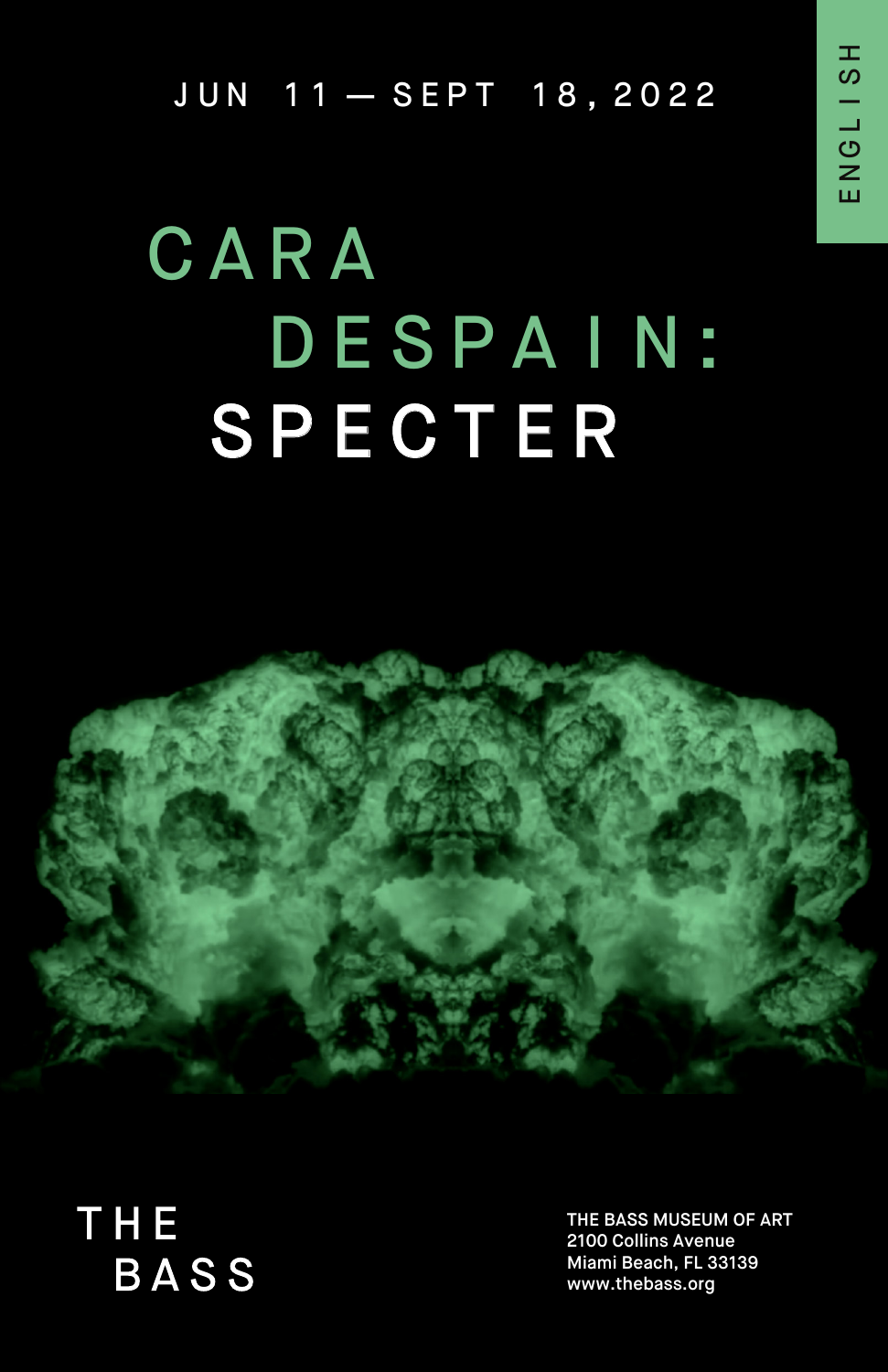## CARA DESPAIN: *SPECTER* JUN 11 — SEPT 18, 2022

Cara Despain's practice addresses the difficult history and legacy of territory expansion, industrialization and empire building in the United States. Through site-specific research processes, she visualizes the current geological age, the Anthropocene, by exposing the consequences human activity has on ecosystems and the environment.

In her recent work, Despain explores nuclear weapons development — including the obscure history of testing bombs and mining uranium in the American West, using the midcentury Atomic Age and Cold War era as a lens to interpret the present looming threat of nuclear war. In *Specter*, Despain presents video, sculpture and installation created with found objects and archival film from the 1930-60s, to underscore the irreversible environmental consequences while conveying the hidden psychological effects and cultural memory left in the wake of weapons development and testing. Impacts from both government-sponsored activities were particularly devastating in the artist's home region of the Colorado Plateau (encompassing parts of Utah, Navajo Nation, Colorado, Arizona and New Mexico), but carry larger global implications and aftereffects to this day. Starting with the micro — her own family history, adjacent local histories and living memory — Despain links parallel and hidden narratives, arriving at a macro view of the

literal and figurative fallout of the nation's push for global military supremacy.

At the entry to the exhibition, *house of cards* (2022) shows the end title cards from educational films and PSAs created by the US Department of Civil Defense, other military entities, and corporations, repeating "The End" in an indistinguishable, ominous loop. Disseminated mostly in the 1950s and 60s during the height of nuclear testing at the Nevada Test Site, these films were intended to educate people about how to protect themselves against nuclear fallout, while also encouraging support for nuclear weapons technology to defend the country against the threat of communist invasion. The films were meant to convey scientific and analytical information about the tests, as well as military propaganda to school children and general audiences. Some films were regionally specific to areas "downwind" of testing, such as St. George in Southern Utah, where Despain's mother grew up, though actual advanced warnings about tests had a limited reach. However, when the educational and ideological content of the archival films is removed, *house of cards* only shows the nonspecific finality of the phrase "The End" on a continuous loop. This repetition leaves the viewer unsure of what is ending—a documentary, a horror film, PSA or a fairytale?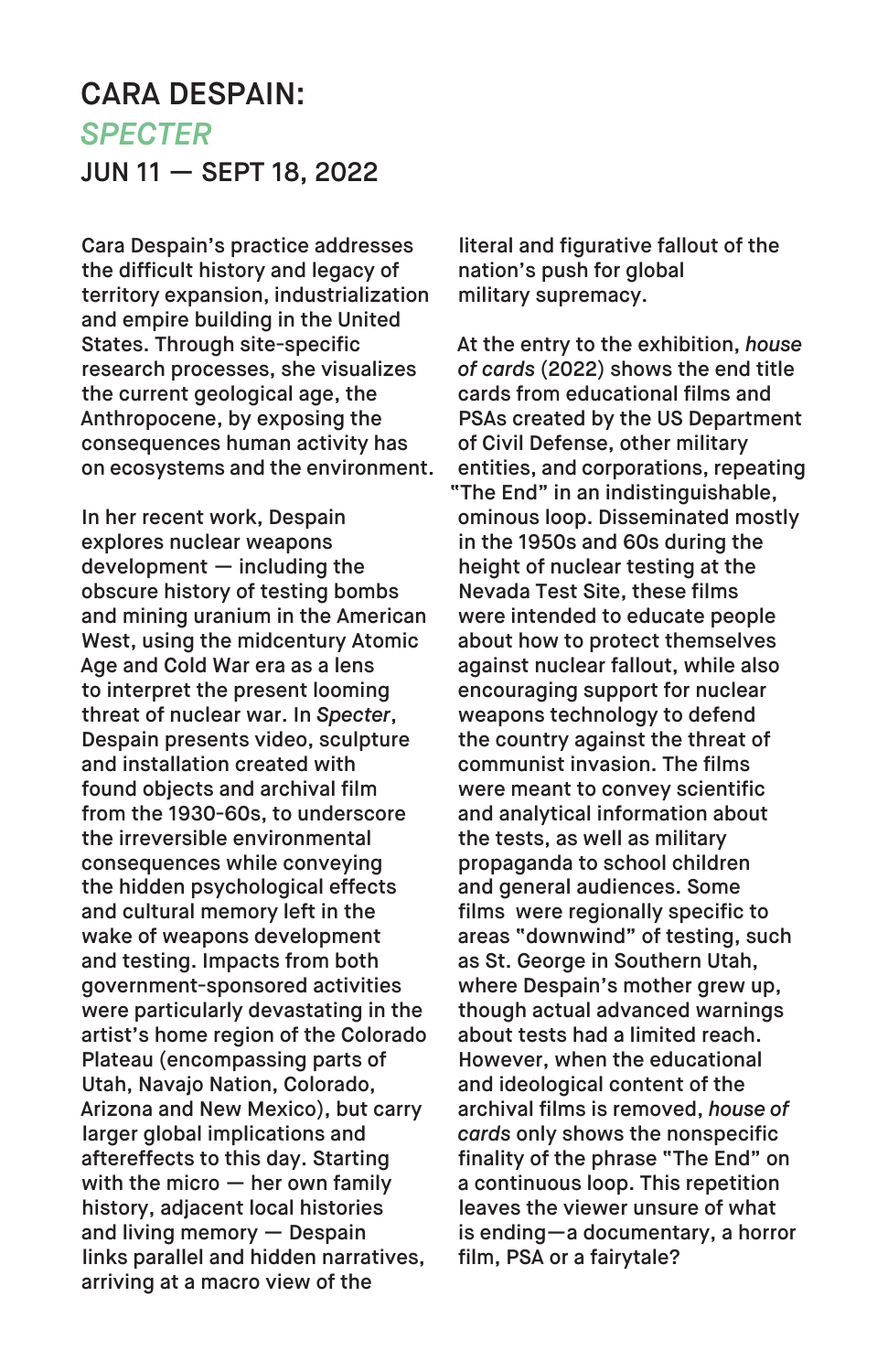

Cara Despain, *test of faith* (2021), 3 channel digital video installation, (3:39). Courtesy of the artist. Photo Credit: Cara Despain.

Despain's works *and the desert shall blossom as the rose* (2022), and *under the rainbow, behind the curtain* (2022) explore the ambivalence of uranium, which was used in both nuclear bombs and popular domestic glassware. The works feature curio cabinets containing mass-produced Depression Era glass dishware and decorative objects that contain uranium oxide as a colorant. In 1942 at the onset of the Manhattan Project — the American-led effort to develop a functional atomic weapon during World War II — all uses of domestic uranium, including as tint for glass, were banned. Choosing Art Deco-style pieces and arranging them in an architectural installation, Despain conjures the aspirations of a glittering era just before the Iron Curtain came down as well as the insidious implications uranium

would go on to have. The acid green and vaseline yellow uraniumcontaining glass fluoresce in UV light, glowing a brilliant green in the lined cabinets.

Nearby, also emitting an otherworldly glow, *Iodine-131* (2022) is a topography cast out of concrete of the Nevada Test Site, created using Google Earth satellite imagery to produce a geo-accurate relief sculpture. Civilians are not allowed to view this site on the ground, but the scars from testing are visible from space.

Despain's film, *test of faith* (2021) uses recently restored and digitized films of nuclear weapons tests from the Nevada Test Site — located a mere 65 miles from Las Vegas and less than 150 miles from where her mother and grandmother were born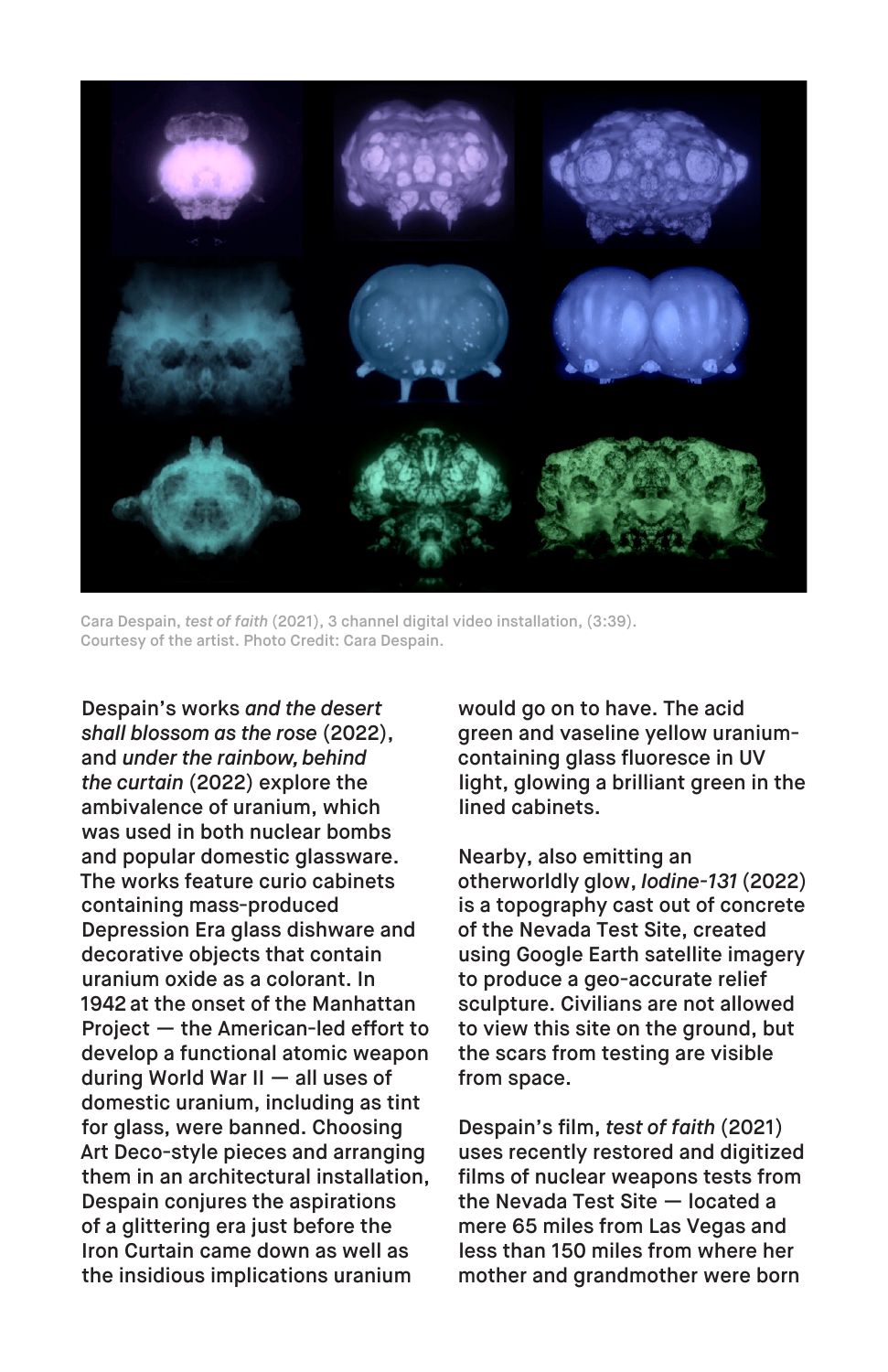

Cara Despain, *under the rainbow, behind the curtain* (2022), wood, antique depression glass and UV lights. Courtesy of the artist. Photo Credit: Cara Despain.

and raised — heavily researched by Despain to grasp the far-reaching implications of the legacy of nuclear testing.

From 1951-62, there were 100 atmospheric atomic bomb tests conducted at the Nevada Test Site, many of which were considerably larger than the bombs dropped on Japan. Tens of thousands of films were taken of these tests on hyper-sensitive film stock to collect data and to preserve and document the development of the US nuclear arsenal. Most of these films were kept hidden from the public eye, but in recent decades many have been digitized, declassified and released in an effort to render future need for such testing obsolete. Altering the images of the fireballs and atomic clouds to create Rorschach test-like imagery,

Despain obscures the iconic military and cultural propaganda images of mushroom clouds — which were widely utilized in cultural ephemera from Hollywood films and sci-fi books to punk band album covers .— into a psychological, hypnotic meditation on the precarious present and future of militarism and weapons- development. The film's soundtrack is a layered version of the Mormon hymnal "Love One Another" Despain created as a play on the appeal made by the military specifically to the many Mormon settlers in the fallout region, as well as to the entire country, to support the testing under the guise of united patriotism. Capturing the spectacle of testing was an endangerment of the camera operators — especially in the early days when the radioactive fallout was purportedly not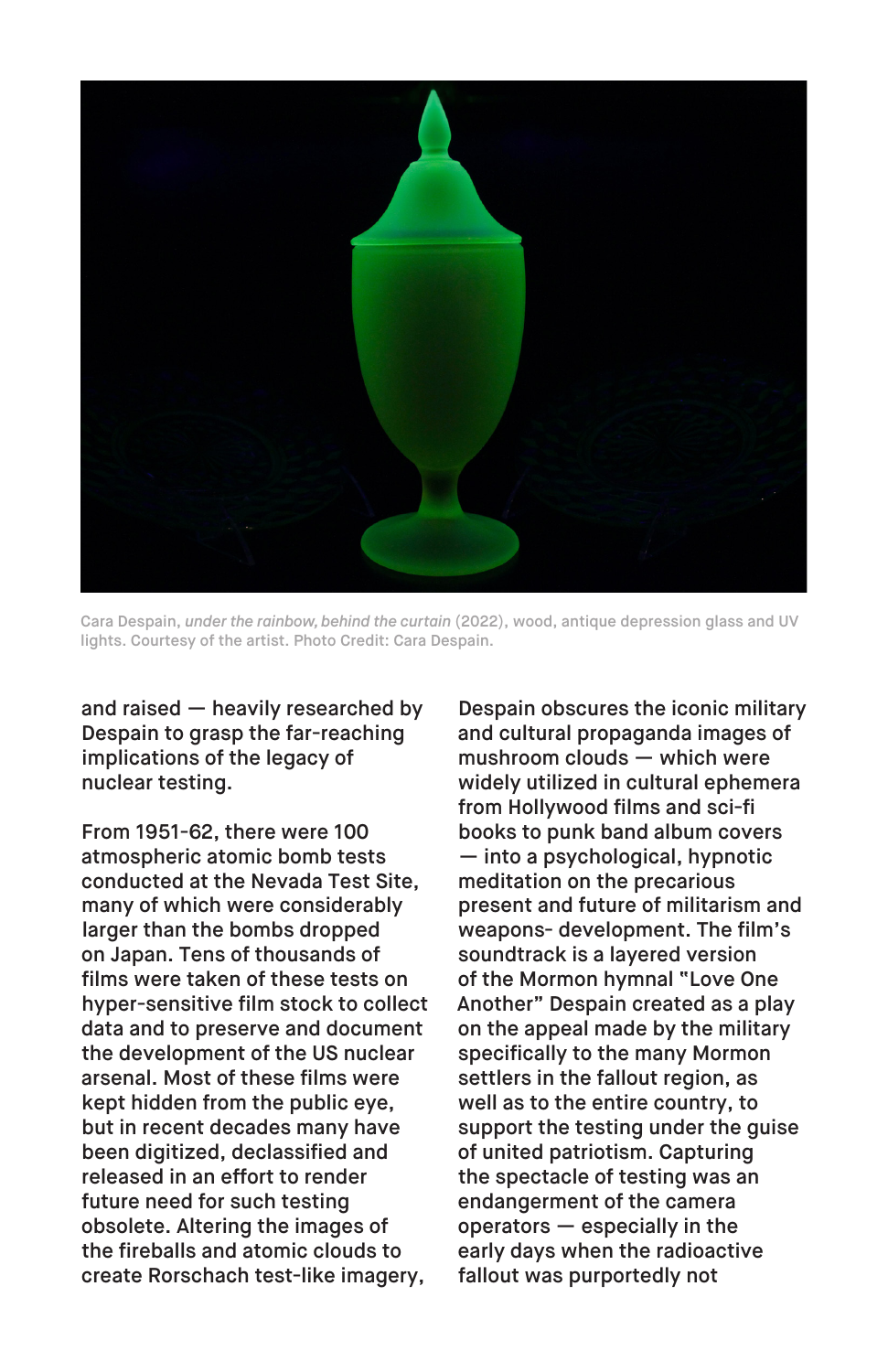fully comprehended. Like many downwind civilians near test sites, many of these filmmakers working in secret fell ill with cancer. Although their work was perhaps the most important in terms of making this awesome and awful endeavor visible, and documenting this dark period of history, like the films featured in Despain's works on view today the filmmakers remained unseen for decades.

The ghostly, cinematic staging of works in *Specter* provides a historical context as well as a haunting reminder of the obscured history and hidden injustice buried in the legacy of the Cold

War. Impacts from both domestic uranium mining and atomic weapons testing were particularly devastating in the artist's home region, but also continue to reverberate across the entire globe to this day. Despain notes, "*Specter* is a glimpse into the quasispiritual, otherworldly, dark shared connection that quite literally radiated out from the day we first tested and continues to haunt the bodies of every living thing on the planet." It is an atmospheric monument to having irrevocably crossed the threshold into the Anthropocene, and into a nuclear age that continues to push us to an existential precipice.



Cara Despain, *under the rainbow, behind the curtain* (2022), wood, antique depression glass and UV lights. Courtesy of the artist. Photo Credit: Cara Despain.



Aim your phone's camera at the QR code here for more information on the exhibition or visit: <https://thebass.org/art/specter>